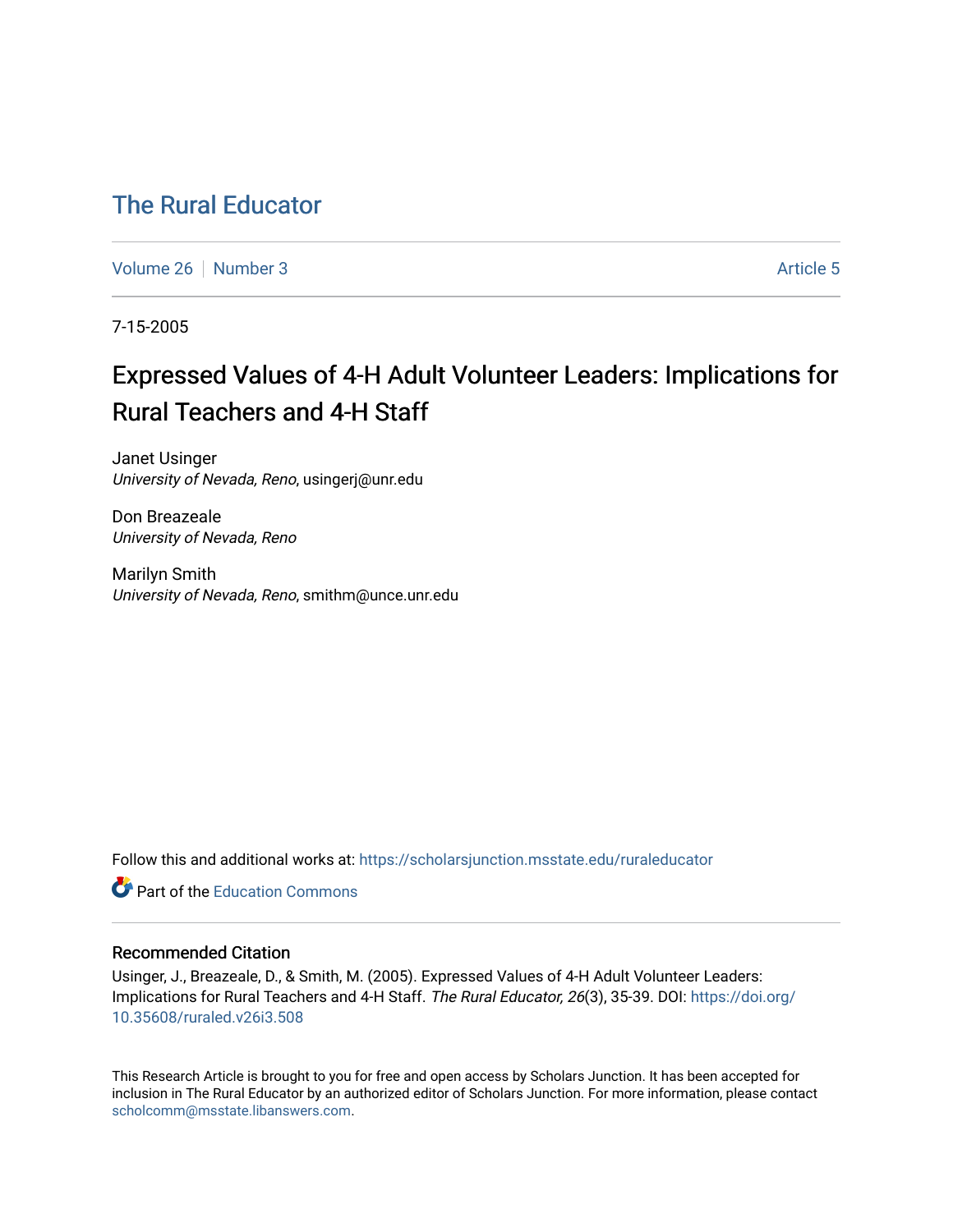### **Expressed Values of 4-H Adult Volunteer Leaders: Implications for Rural Teachers and 4-H Staff**

**Janet Usinger**  *University of Nevada, Reno*  **Don Breazeale**  *University of Nevada, Reno*  **Marilyn Smith**  *University of Nevada, Reno* 

*Historically, the collaborative efforts between rural teachers and 4-H have provided enhanced opportunities for youth that would not have been otherwise possible. As resources continue to diminish in rural communities, this collaboration is valuable to both schools and the 4-H organization. Currently rural schools are concentrating on the increased demand for academic accountability through performance testing and other evaluation instruments. This trend has resulted in less time for the elective outlets that have traditionally been an important part of school.* 

*At a time when 4-H could help fill an important gap in rural communities, changes within the organization have*  left some volunteers feeling overwhelmed. This article offers a theoretical framework for understanding the feelings *and values of rural 4-H volunteers during a period of dramatic organizational change.* 

Created at the turn of the  $20<sup>th</sup>$  century, 4-H was designed to improve the quality of life for youth in rural America. Since its inception, 4-H has accomplished its mission most profoundly through clubs, consisting of at least five members working on similar projects over a period of time with a local leader. Historically, 4-H has changed and developed primarily as a reflection of national events, i.e. two world wars, a depression and a post-war economic boom (Rasmussen, 1989). However, throughout most of its history, 4-H sought to improve the efficiency of agriculture by transferring technical information to youth as a means of reaching their parents. As agriculture became more efficient, the number of farms decreased and there was a general out-migration of farm youth from rural communities. Indeed, during the  $20<sup>th</sup>$  century, the number of people living in rural American declined from 60 to 25 percent of the total population (U.S. Census Bureau, 2002).

Coinciding with the dramatic decrease in agriculture population, there was an increased national focus on youth issues. Initially labeled Youth at Risk following the release of a Nation at Risk (1983), it became apparent that youth issues were not solely an urban problem, rather youth in rural communities were exhibiting similar behaviors as their urban counterparts.

To meet these changing societal demands, during the 1990s the statewide 4-H program in the state where this study was conducted shifted its emphasis from technology transfer to youth development by adopting a set of "core concepts" to underpin all educational activities. The hallmark "hands on" or experiential projects continued to be implemented, but the focus of the projects shifted from skill development to developing more life skills, whereby youth would a) learn and practice self responsibility and social responsibility to feel accountable and in control of their own lives; b) recognize when and how to make informed decisions and implement these decisions to solve problems or achieve goals; c) communicate effectively both verbally and in written form; and d) obtain career and occupational information to prepare for the world of work.

This progression and ultimate shift from an emphasis on technology transfer to youth development was consistent with Hall's (1994) description of the six period life cycle of an organization. The first three periods, foundation, expansion and stability, reflect a linear growth and development. However for all organizations, there is inevitably a breakdown period usually brought upon by a shift in societal and cultural values and needs. During this period, the organization experiences a confusion of values. Shortly thereafter there is a critical period in which the organization does one of the three things: a) ceases to exist, b) continues on a minimal basis, or c) tries to renew itself. If the latter choice is made, the organization experiences a sixth period of revitalization whereby there is a reenvisioning of values to ensure their relevance in changing times.

The behavior of the 4-H program in the state where this study was conducted was a reflection of this movement into the sixth period that Hall (1994) described. To implement this shift in 4-H program emphasis, content and process trainings were conducted with staff and volunteer leaders over a period of several years. Yet, despite on-going training, the shift in emphasis for 4-H has not been easy, particularly in rural counties.

This study focused on one of the state's smaller counties in population, with approximately 6,500 inhabitants. Its relatively stable population had an agricultural base although approximately fifteen years prior a state correction facility was built and became a major employer. Approximately 900 school-age children attended the county public schools. Sixty-eight percent of the school-age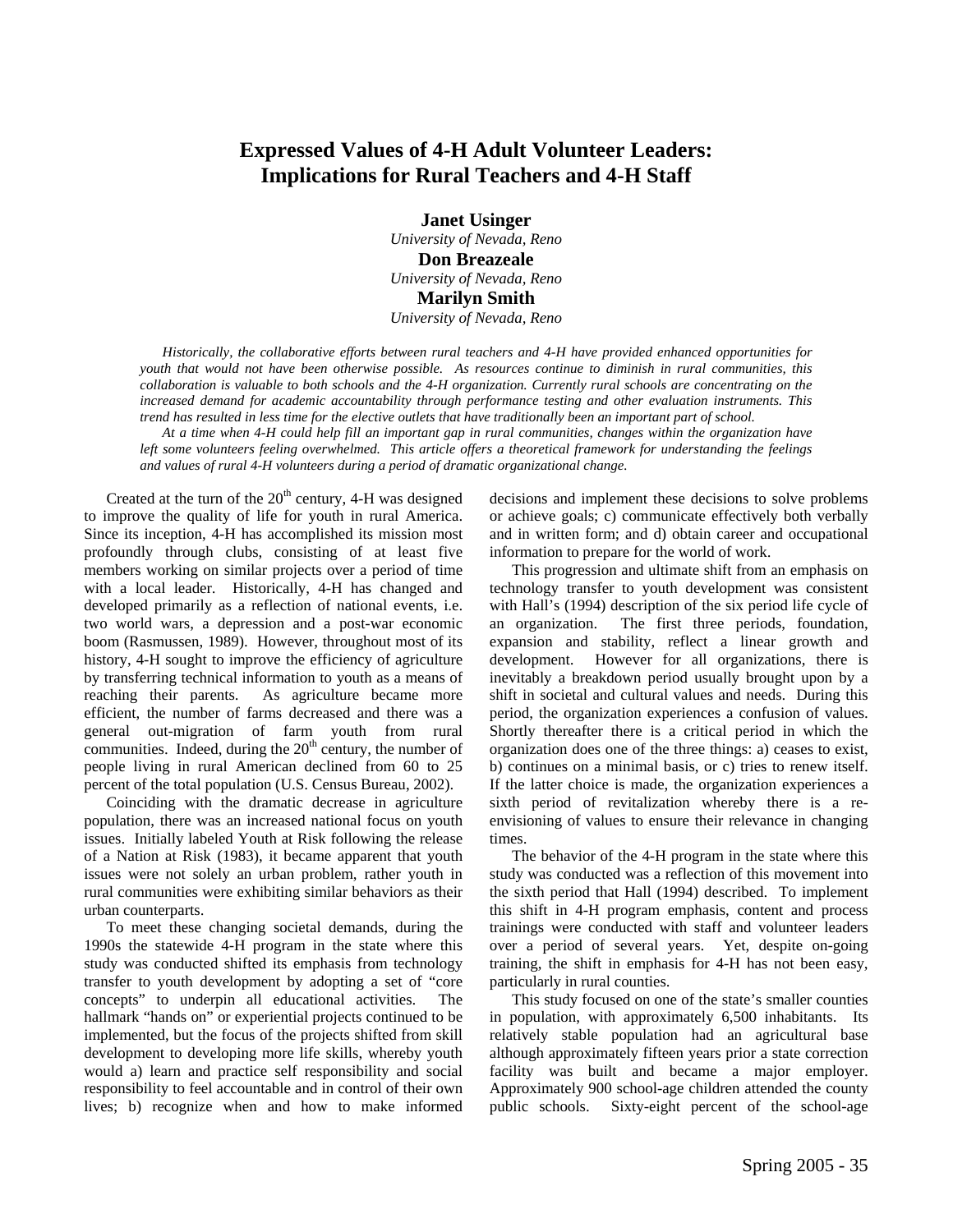population were white; 25% was Latino/Hispanic; and 6% were Native American.

The earliest available county 4-H records date back to 1923. During the early years, 4-H was dominated by livestock clubs that catered to boys. However, by 1958 girls outnumbered boys 4 to 1. By 1963 records indicated that there were 134 members and 44 volunteer leaders. This appears to have been the largest enrollment ever. During this first 60 plus year period, the 4-H program could be described as "traditional," i.e. livestock and home economics projects dominating the club activities.

In the mid 1980's, a group of adult volunteer leaders began a mountain climbing project. This 4-H project also offered skiing and hot air ballooning. At the time of this study, its membership was over 40 youth. In addition, other projects being conducted included martial arts and softball. Overall, these non-traditional projects made up over twothirds of the county's total 4-H youth enrollment. Many of the adult volunteer leaders of these 4-H clubs were not from an agricultural background and many were not natives of the county.

In general, there was a division within the county 4-H program between the new and traditional clubs and each tended to operate independently. The adult volunteer leaders and parents of the traditional projects filled more of the leadership roles within the county 4-H program but this was not a problem between the two groups. Although the two groups have operated in parallel tracks, all leaders expressed concern about the changes that occurred in Cooperative Extension and the state and national 4-H program.

In addition to describing the life cycle of organizations, Hall (1994) suggested that a critical factor in the transformation of both people and organizations is their values, which give meaning to life and are needed to survive on a daily basis. Hall (2000) described a four phase cycle of value development. Each presents opportunities for individuals and organizations to integrate new values into their worldview. The first phase is based upon survival and physical needs, where self-preservation and safety are dominant. The second phase involves belonging, achievement, and approval by others; self-worth and education are dominant. When moving into the third phase, there is a basic change in world view that alters individual behaviors in relationships with others, specifically in the way an individual sees and relates to institutions. During this phase creative expression and directing one's own life are important. Self-actualization and independence are dominant. The fourth phase is movement toward global harmony, with wisdom as the dominant value.

Because values underpin both personal worldview and organizational culture, Hall (2000) stated that it is essential to understand what values both individuals and organizations hold. This understanding is particularly important during times of change because values and feelings may be important indicators of the success or failure of that change. As 4-H has shifted its emphasis, the values and feelings of adult volunteer leaders have not been explored. The findings of an initial exploration are presented here.

#### **Methodology**

A sample of 10 adults from the list of 25 active volunteer leaders self-selected to participate in semistructured interviews. The sample size reflects Hill, Thompson, and Williams' (1997) recommendation that samples in qualitative research are small, containing 10-15 participants. Of the population interviewed, four were women and six were men. All were white, reflective of the total 4-H volunteer leader population in the county. Of the ten, four were college graduates, five had some college and one was a high school graduate. Their tenure as leaders averaged just less than 10 years (9.7 years) with a range of 1 to 32 years. Seven of the 10 interviewed had been 4-H members themselves.

The primary source of data in this study was semistructured interviews. Over a period of two months, interviews were conducted, each taking approximately 30 minutes. To establish a climate of trust, an important criteria for successful interviews (Hill, Thompson and Williams, 1997), the investigator who lived in the community conducted the interviews. This individual had regular contact with the volunteer leaders over time but did not provide direct oversight of the 4-H program.

During the interview, as ideas emerged, participants were encouraged to expand on their interview answers as much as they chose. As an aid in interpretation, the interviewer made summary statements. However, if the respondent did not demonstrate a willingness to explore either nuances or new ideas of a subject, the interviewer did not press for elaboration.

Each interview was tape-recorded. Staff not associated with the project transcribed verbatim each interview and the investigator who conducted the interviews checked them for accuracy.

Grounded theory described by Glaser and Strauss (1967) and adapted for use in a social constructivist paradigm served as the basis for data analysis for this study. Grounded theory uses a constant comparative method of data analysis to identify patterns in the data to develop a substantive theory rather than applying preconceived analysis to the data. Constructivist grounded theory seeks to define conditional statements that interpret how individuals construct their realities (Charmaz, 2000). Leadership for the analysis was provided by one of the investigators who had no direct involvement with the volunteer leaders, but had thorough knowledge of the 4-H program. Two other researchers made up the team so that a variety of opinions were available for each decision.

All interviews were open coded using a line by line process. Intact interviews were used for this analysis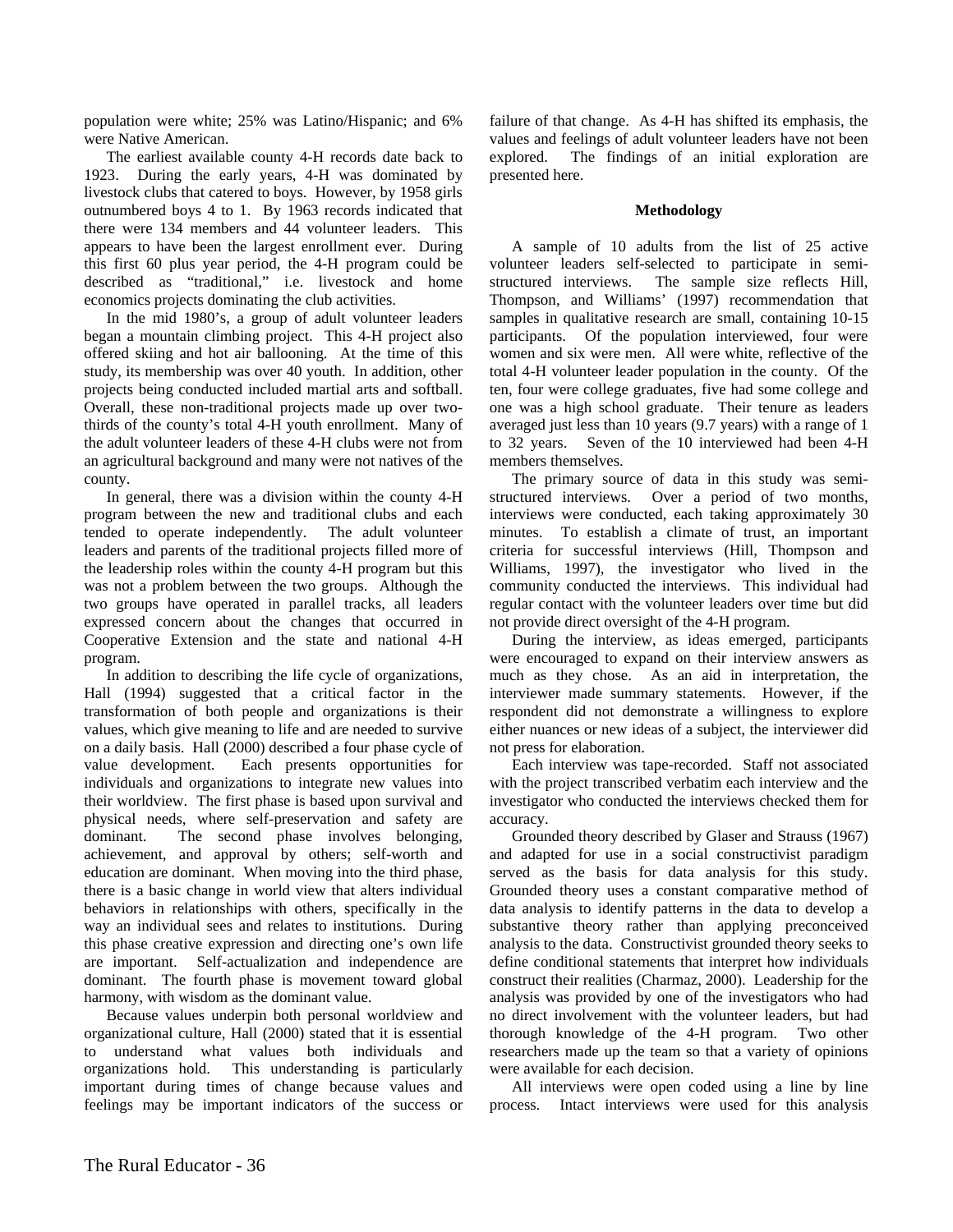because it was assumed that the information derived from a particular question would not automatically fall into one category, nor were certain questions the only source of data for a specific category. The data revealed that interviewees often responded to multiple questions at once which is similar to the findings of Hill, Thompson, and Williams (1997).

The initial analysis resulted in the discovery of several very broad themes. The strongest statements and the first theme to develop related to parental/adult involvement in the lives of their children. Another strong theme focused on the activities of the 4-H program. However, there was a strong sense of loss and an undercurrent of fatalism in the face of a rapidly changing world throughout the interviews.

Once the categories were agreed upon, axial coding, linking categories at the level of properties and dimensions was conducted. All interviews were again reviewed to include all relevant ideas, refine the description of the categories, and serve as an audit. Based on the data, the team agreed on the categories presented.

#### Results

Interviews with adult 4-H volunteer leaders were conducted as a means of exploring the values and feelings that volunteers hold as the 4-H organization undergoes a period of dramatic organizational change.

Responsibility, duty and obligation emerged as primary values held by these adult volunteer leaders. These values were reflected in how the volunteers viewed themselves, young people, other adult volunteer leaders, parents, as well as the institutions of Cooperative Extension and the State Legislature. In order to maintain the social order, they made clear distinctions of specific responsibilities they believed to be assigned to various societal roles. Living up to obligations was equated with being good and there was a strong sense of blame of those who did not fulfill the obligations of their respective roles. It further appeared that many of the volunteers believed that these values are important to cope with a hostile world and that structured time learning specific skills is an antidote to negative societal influences.

The respondents further appeared to believe that the adult volunteer leaders bear the burden of being role models and instilling the values of responsibility, duty and obligation in youth. For instance, one participant noted that "a successful 4-H club needs really good leaders, a lot of effort and ambition from those leader and …the largest worry is getting the kids and making sure they learn something." While many of these leaders felt that they were living up to their obligations of creating dutiful young people, they expressed concern that others were not living up to their respective obligations. Furthermore, despite their own desires, leaders also expressed having a hard time living up to their own sense of obligation and often described guilt/conflict about that. "I've always wanted to

take more …I just truthfully just don't have the time to do that."

Another responsibility of adult volunteer leaders was to create opportunities for youth to develop as leaders themselves. These volunteers stated as well as inferred that 4-H activities should be both constructive and consistent with the interests of the young person, but the actual activities and the goals associated with the activities should be determined by the adult. How these volunteers defined leadership seemed to be associated with a very specific process that involved public speaking. Furthermore, the real mark of a leader was seen as being able to influence others, particularly those they perceived to be important.

In response to questions about public funding and the relationship between 4H and Cooperative Extension, there was a strong undercurrent that neither the university nor the state legislature was living up to their societal obligations regarding 4-H. However specific actions or inactions were not mentioned. A typical response was, "it seems to me like the university has backed away from 4-H a little bit." Despite all of the sense of duty and responsibility, each interview included a usually brief statement about the importance of simply being a part of a young person's life.

#### Discussion

Values are ideals that provide a foundation or significance to life. They are reflected in the priorities that individuals and organizations choose to act upon consistently and repeatedly. Each individual involved in the 4-H program holds his/her own set of values. Organizational values are reflected not only in the organizational structure and policies, but its programmatic emphases. The purpose of this study was to explore the values held by 4-H adult volunteer leaders during a period of organizational revitalization and re-envisioning of organizational values to ensure their relevance in a changing society.

Duty, obligation, and fulfilling the responsibilities associated with various societal roles were the pervasive values held by these leaders at the time of the interviews. These values are consistent with Hall's (2000) second phase of value development. Personal and organizational choices are based upon the law and respected institutions of authority. On the other hand, the organizational values as expressed in the "core concepts" are consistent with Hall's (2000) third phase. At this stage there is an internal shift in perception of who runs and directs human lives. For the first time, values appear to be relative and personal choices are based on a personally meaningful set of values. Rules and lawful guidelines are important, but the person modifies them if necessary, based on personal conscience.

Of note, although the cycles and phases of Hall's theory are on a continuum, the shift from the second to third phase represents a bridge to a new paradigm, with values that reflect inner authority and vision (Phase III), rather than an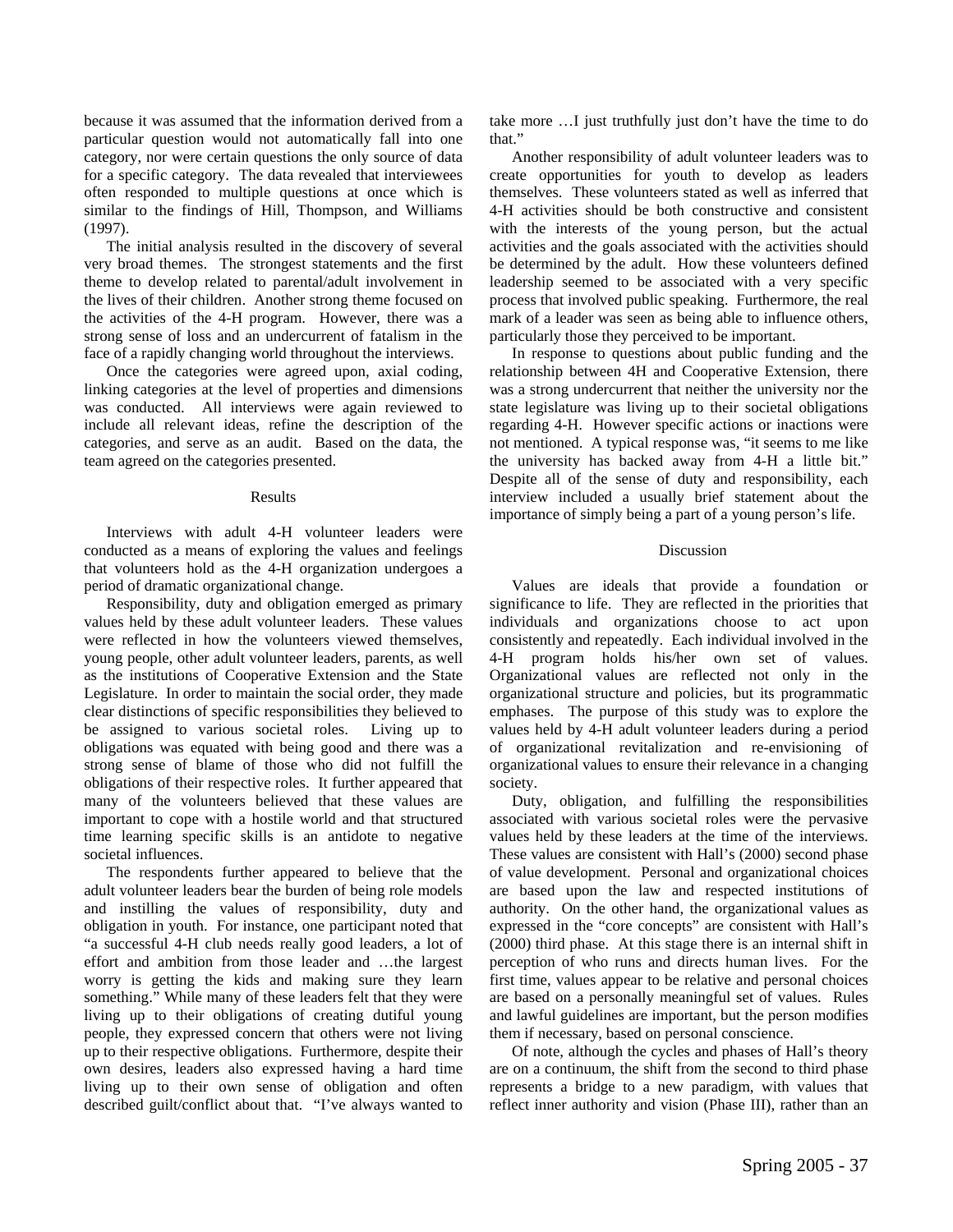externally driven one (Phase II). It is a transitional cycle that requires a new set of skills.

The primary findings revealed in this study were that the volunteers appeared to be in an external authority phase of their world view and the organization is attempting to implement a program that reflects internal authority. Responses by the adult volunteer leaders also suggested that the organization is also practicing these values. This is found most clearly in the statements that the university and state legislature are not living up to their responsibilities as well as the statements that the volunteers feel that they are carrying the burden of their responsibilities, but no one else is.

This distinction in an external and internal locus of control was more clearly seen when these results were juxtaposed against the "core concepts". Whereas the core concepts focus on determining one's own direction in self and social settings, leaders appeared to understand self and social responsibility as a response to institutional authority. Although there were no overt statements negating the importance of individual needs, it appeared that these volunteer leaders have such a strong loyalty to the 4-H program, as they understand it, that their desire is for young people to adapt their behavior in order to belong to 4-H, rather than the 4-H program being adapted to meet the needs of different groups. Furthermore, the 4-H program was consistently given more credit in the development of the child than the normal maturation process. Indeed, there was a very strong sense that 4-H provides an almost guaranteed means of ensuring that the personal qualities valued by these volunteer leaders will be continued into the next generation.

Parents are seen as critical in the development of their children, however 4-H is consistently described as an important means for children and their parents to work together. In some instances, the interviewees stated that parents and their children would not have this opportunity to effectively bond without the 4-H program. Further, parents who were seen as neglecting their parental responsibilities as defined by these volunteer leaders were cast in a somewhat negative light.

This difference in worldview is not only reflective of Hall's work, but of others who have written about social change. The volunteer leaders interviewed appeared to see 4-H in what Wheatley (1992) described as a machine model, consisting of discrete activities that fit in a certain sequence. It is possible to move the activities around, but they must all be there. Missing pieces makes the whole incomplete, creating angst on the part of the volunteer leader. Perhaps most telling is the sense of conflict about not being able to do more for 4-H.

Goal-setting appeared to be an important underlying element for these volunteer leaders, although they appeared to be more the leader's than the young person's goals. These adults believe that when a young person completes an expertly designed project through their own discipline and hard work, success and well-being can be achieved. They also repeatedly stated that record keeping is critical in building self esteem, although they readily acknowledged that the youth do not necessarily share the same sense or feeling of accomplishment. This is more consistent with the historic expert or technology transfer model used to enhance agriculture efficiency.

#### **Implications and Recommendations**

Although the sample size is small, the qualitative findings presented have important implications for organizations experiencing change. The two different sets of values represented by the organization through the core concepts and the volunteer leaders as found through these interviews may seem incongruous. However, after further reflection, it becomes apparent that the two sets of values can also be complimentary. Hall (2000) indicated that personal development is a cyclical process of integration as a person grows in a world view. In this 4-H study for example, core concepts are not taught in a vacuum, but are taught in the context of the organization and individual experiences. Therefore, while individual volunteer leaders may have differing values from those expressed in the core concepts, they could be viewed as a process of personal growth and change from one who reacts to the world in which they live to one who creates the world in which he/she lives. Hall (1994) further suggest that institutions can play a vital role in this process by creating supportive reinforcements of values at the next stage of development. To accomplish this, what is perceived as conflict must be recognized as a natural and healthy process of personal and social transformation.

On a practical level, strategies and opportunities to help long-term 4-H leaders develop with the organization are needed. One strategy could be to use the same process 4-H used in teaching "new-fangled" agricultural ideas to agricultural producers – through the kids. To accomplish this, 4-H professionals nationwide are teaching volunteers facilitation skills to "partner" with youth. Thus, rather than the traditional model of adults transferring knowledge to youth, the facilitation role of the volunteer puts youth and adults as full partners. The result is a program that meets the needs of youth rather than a model of perpetuating programs that no longer interest youth. It is also a model that allows for local priorities. Rural teachers can help the 4-H program by recognizing this change in the 4-H model and to encourage the growth of the organization. Rural teachers may also need to recognize the changes happening within their own school districts and take a step back to see where they are in Hall's model. That insight may help make change less stressful.

#### **References**

Charmaz, K. (2000). Grounded theory: Objectivist and constructivist methods. In N.K. Densin & Y. S. Lincoln